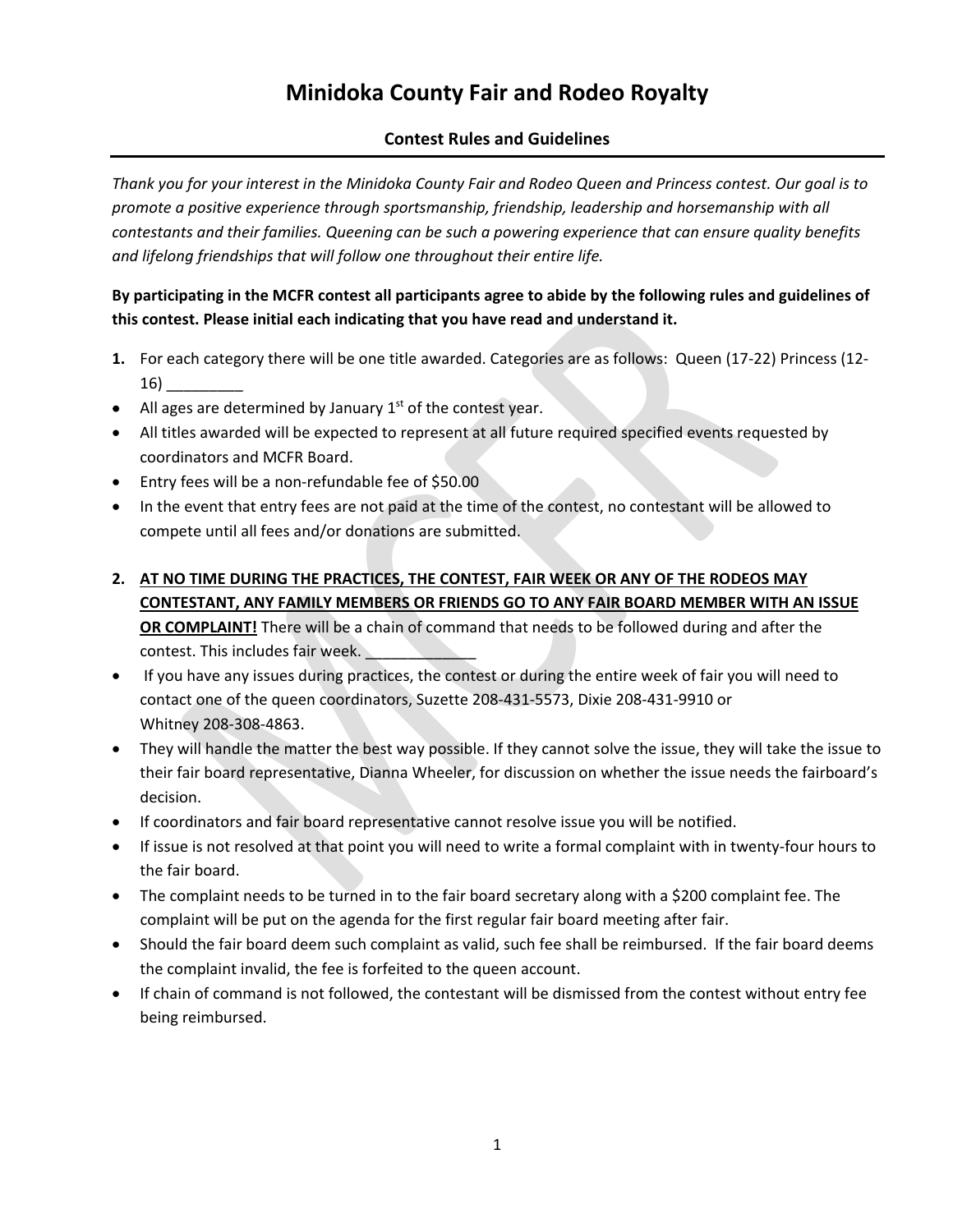- **3.** Each Queen and Princess contestant will be required to participate in: \_\_\_\_\_\_
- Speech and Modeling, Personal Interviews and Horsemanship.

\_\_\_\_\_\_\_\_\_

- Each contestant will be required to share knowledge of rodeo, current events, personality, and horsemanship.
- Minidoka County Fair and Rodeo activities as requested by coordinators and/or MCFR Board
- There will NOT be a test for this contest; however, it is at the judge's discretion if they would like to quiz a contestant on knowledge in any area of their choosing. All contestants in their age division will be asked the question(s).
- **4.** All contestants will dress as required by MCFR attire guidelines. Any questions please ask coordinators:
- Public appearances of contestants will be required to wear appropriate full western attire at all times. Western jeans, blouse, hat, boots, belt and assigned number.
- Contestants participating in the events of the fair will be excused from full dress only to participate in specific events such as: fat stock shows, food booth, feeding/caring for animals, etc.
- **5.** Each contestant's family members and friends agree to the following:
- Maintain a positive and respectful manner throughout the duration of the contest. This includes any practices, during contest, before and after coronation.
- Will refrain from expressing their opinion in public, which also includes any social network or news media
- Act in a hurtful manner towards any other contestant or their family, coordinator(s) or MCFR Board member(s).
- **6.** All contestants and royalty will be expected to participate when and where assigned unless prior arrangements have been made with the coordinators. This includes any request of the MCFR Board. List will be provided, but subject to change as needed by coordinators.
- **7.** During the MCFR contest warm up time, horsemanship and speech and modeling, parents, family, and friends will not be allowed to make negative comments to coordinators and/or judges. Please understand we are volunteers and put many hours into making the contest nice for all the contestants.
- If negative remarks are made to coordinators or judges, points may be deducted from score sheet at the judge(s) discretion.
- Judges' decisions are final as soon as score sheets are turned in to coordinators.
- **8.** Any contestant having been/or is pregnant or who is living with a significant other and/or domestic partner will not be allowed to participate in the MCFR contest.
- **9.** Each contestant must submit a 5X7 portrait in western attire with their packet the day of the contestant meeting. Portraits may be used in the program, newspaper and as needed. \_\_\_\_\_\_\_\_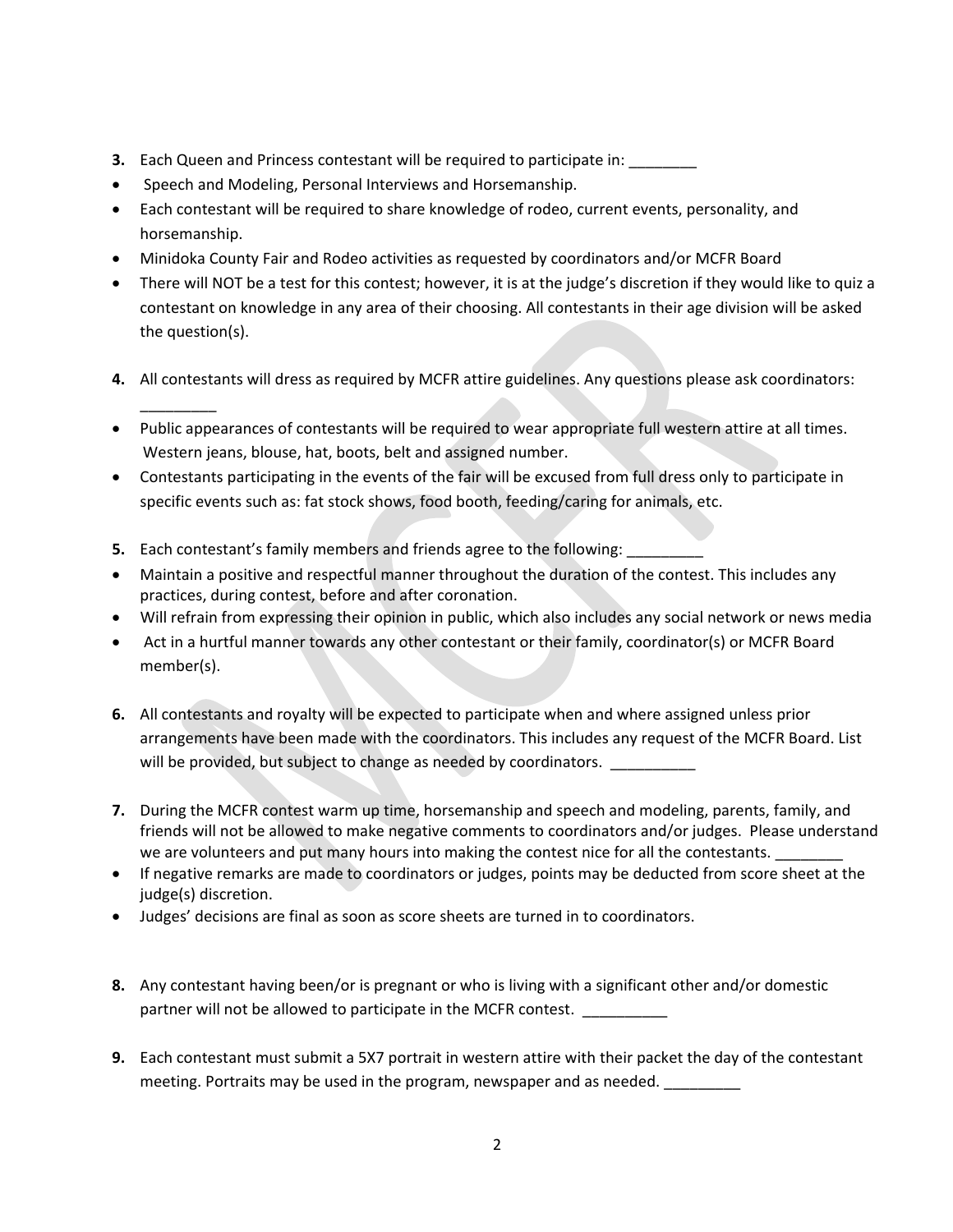- **10.** No contestant can hold any other title unless such title will be relinquished within 1 months' time of MCFR coronation. Exception would be that of an Idaho State Title
	- The exception to this rule would be that of a High School Rodeo District Queen title. However, the MCFR title shall supersede all High School Rodeo titles. Miss Idaho High School Rodeo at which time MCFR title would be forfeited and would go to the  $1<sup>st</sup>$  runner up.
- **11.** In the event, that any title holder can no longer represent MCFR as required, such title and all gifts shall be relinquished to the  $1^{st}$  runner up or next available candidate.
- **12.** The MCFR Board reserves the right to refuse any candidate from competing in the MCFR Royalty contest for any reason. \_\_\_\_\_\_\_\_\_\_
- **13.** Each contestant and/or royalty will maintain a manner that promotes oneself as a positive role model for the MCFR. All contestants shall remember that they are held to a higher standard. This will include the eyes of the public, as well as respect oneself and other people. As well as all functions of MCFR, social functions, social networks and other fairs and rodeos. \_\_\_\_\_\_
- **14.** The presence of silent judges will be at the discretion of the MCFR coordinators.
- 15. Queen and Princess Contestants may be requested to carry a flag at the MCFR rodeos. \_\_\_
- **16.** Queen and Princess Contestants having previously held the title of MCFR Queen and MCFR Princess may not hold the same title more than once.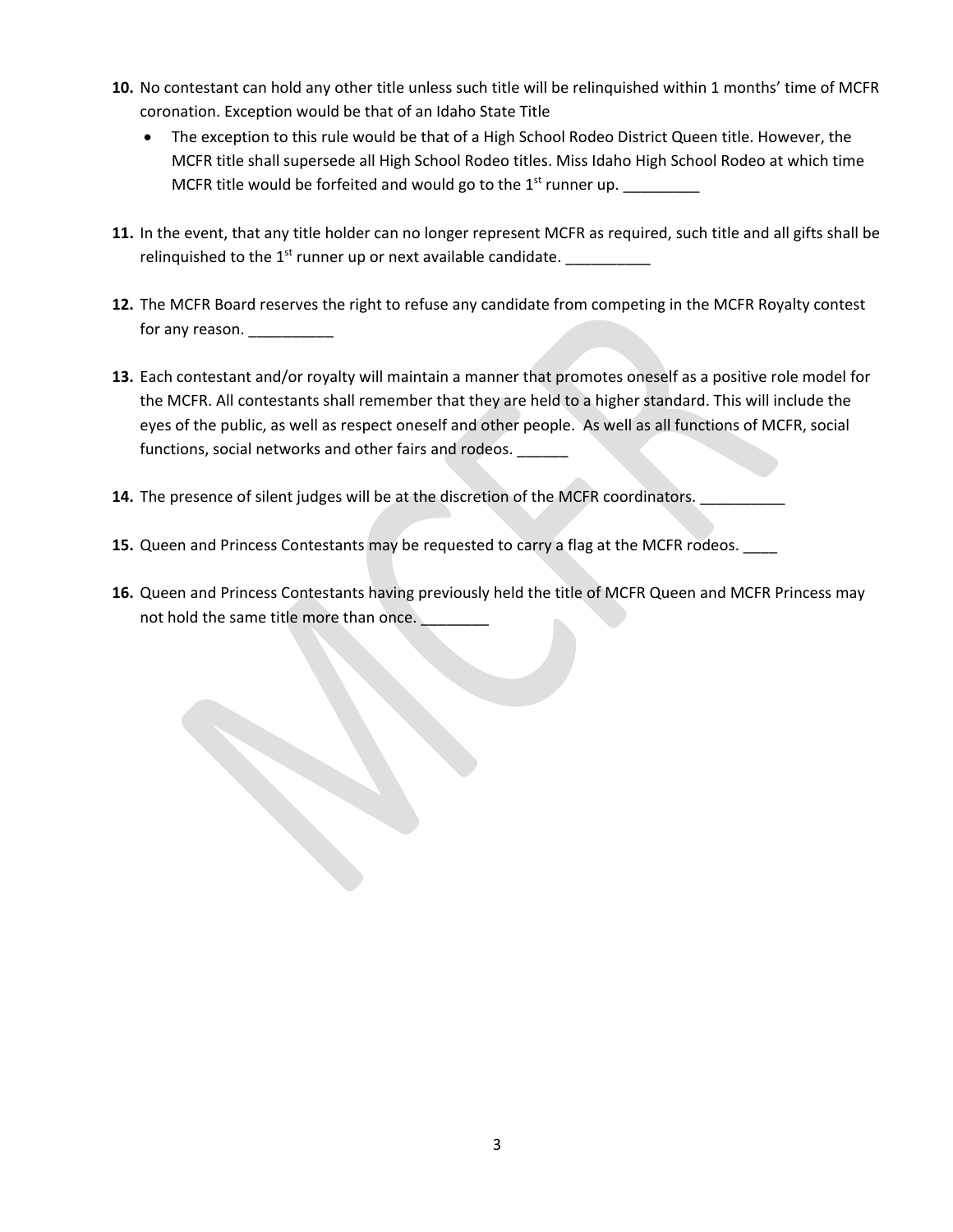### **NEW CROWN ROYALITY**

All titles awarded to new royalty will be required to represent MCFR Board until titles are released and agree to the following:

- Be at specified events requested by coordinators.
- Are encouraged to participate in the Miss Rodeo Idaho contest and/or Miss Rodeo USA, if so desired.
- Maintain safety and appropriate tack while representing MCFR at other rodeos or parades.
- Participate in local parades such as: Cassia Co. Fair Parade, Rupert  $4<sup>th</sup>$  of July Parade and Oakley Pioneer days Parade. Any questions talk to the coordinators.

All reigning royalty will be responsible for collecting buckle sponsors of the amounts listed below: Queen Buckle: (\$125.00 minimum) extra prize donations are welcome, if offered. Princess Buckle: (\$100.00 minimum) extra prize donations are welcome, if offered

If crowned as Queen, I understand that I will receive these traveling items: Crown, chaps and serape that will be passed on to the next years Queen. If these items are not returned the night of the next years crowning in good condition, Queen will be responsible to replace these items at the cash value as listed:

Crown - Value: \$500

Chaps - Value \$600

Serape - Value \$200

If I fail to return listed items or items are damaged, I understand that I am responsible for the cost of replacement of such damaged or unreturned items.

If crowned as Princess, I understand that I will receive a traveling serape that will be passed on to the next years Princess. If serape is not returned in the night of the next years crowning in good condition, I will replace it at the cash value as listed:

Serape Value \$200

Minidoka County Queen and Princess parents/guardians thereof, agree to hold Minidoka County and the Minidoka County Fair board and anyone associated with such board/contest harmless and not liable for any accident, injury, or personal damage that may occur to her during her competition and/or reign.

If at any point in the year of my reign, I am unable to fulfill my requirements of the Minidoka County Fair Board, I will be required to return all prizes, awards and/or scholarship money awarded to myself during the title I hold. If I am not able to return items, I will be held responsible to replace or pay cash value.

All judges/fair board decisions are final as of coronation and crowned winners will remain as such.

Upon being crowned MCFR Queen or Princess, I and my parents, if under the age of 18, understand that signing of this contract is a binding agreement.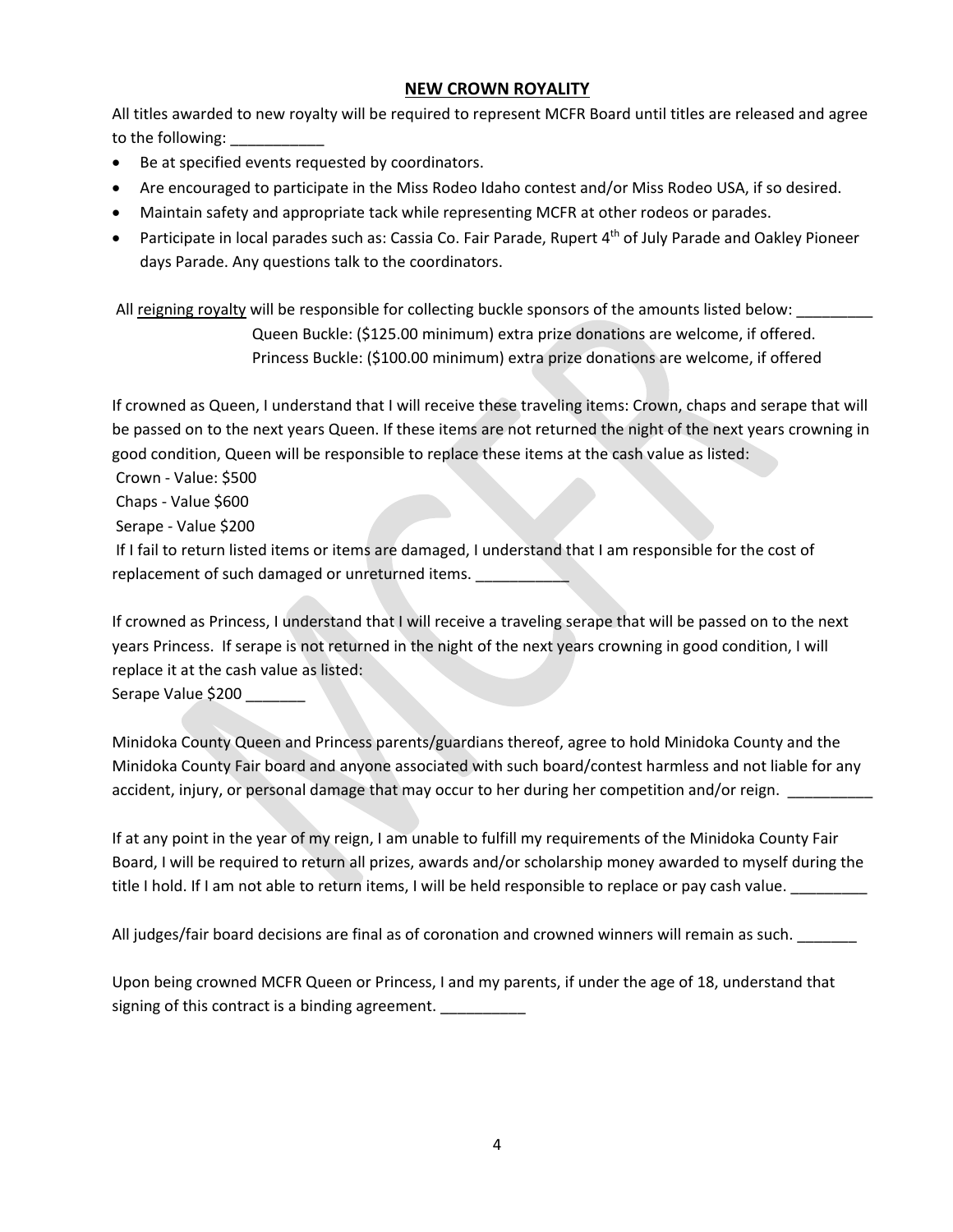## **MCFR CONTEST RELEASE FORM**

In consideration of my application being accepted as a contestant for the title of MCFR Queen or MCFR Princess, I am permitted to engage in the Minidoka County Fair and Rodeo Royalty contest, I hereby for myself, my executers, assistants, family, administrators, and friends agree to abide by all rules and regulations pertaining to the MCFR Royalty contest and I assume all liability and responsibility for any and all loss, accident, or injury whether to person or property.

I enter this contest at my own risk and understand that I am subject to the contest rules, both written and verbal.

I also agree to hold harmless the Minidoka County Fair board, all committee members, coordinators, and any others involved in such event for the entire term of the contest and/or the duration of my reign.

I agree that this release of liability will remain in force until the final night of my term as MCFR Royalty which will be the final night of all MCFR functions of the following year. Also, I hereby release the right and claim of any photographs that may be taken by the Rodeo committee or others designated to take such photos for use of promotion and publicity.

**I agree that I have read, initialed and understand all above rules and expectations of the MCFR royalty contest. I agree that I must abide by such rules and regulations and agree that failure to comply with such rules can result in disqualification of current and future participation in such contest.**

| <b>Contestant Signature:</b> |                                                                                     | Date:                                                                                                              |
|------------------------------|-------------------------------------------------------------------------------------|--------------------------------------------------------------------------------------------------------------------|
| Parent Signature:            |                                                                                     | Date:                                                                                                              |
| <b>STATE OF IDAHO</b>        | SS                                                                                  |                                                                                                                    |
| <b>COUNTY OF MINIDOKA</b>    |                                                                                     |                                                                                                                    |
| On this                      | day of<br>Undersigned, a notary public in and for said State, (personally) appeared | , 20 , before me, the                                                                                              |
|                              |                                                                                     | known to me, to be the<br>person whose name is subscribed to the within instrument and acknowledged to me that she |
| executed the same.           |                                                                                     |                                                                                                                    |

Notary Public State of Idaho

Residing In: My Commission Expires: \_\_\_\_\_\_\_\_

 $(SEAL)$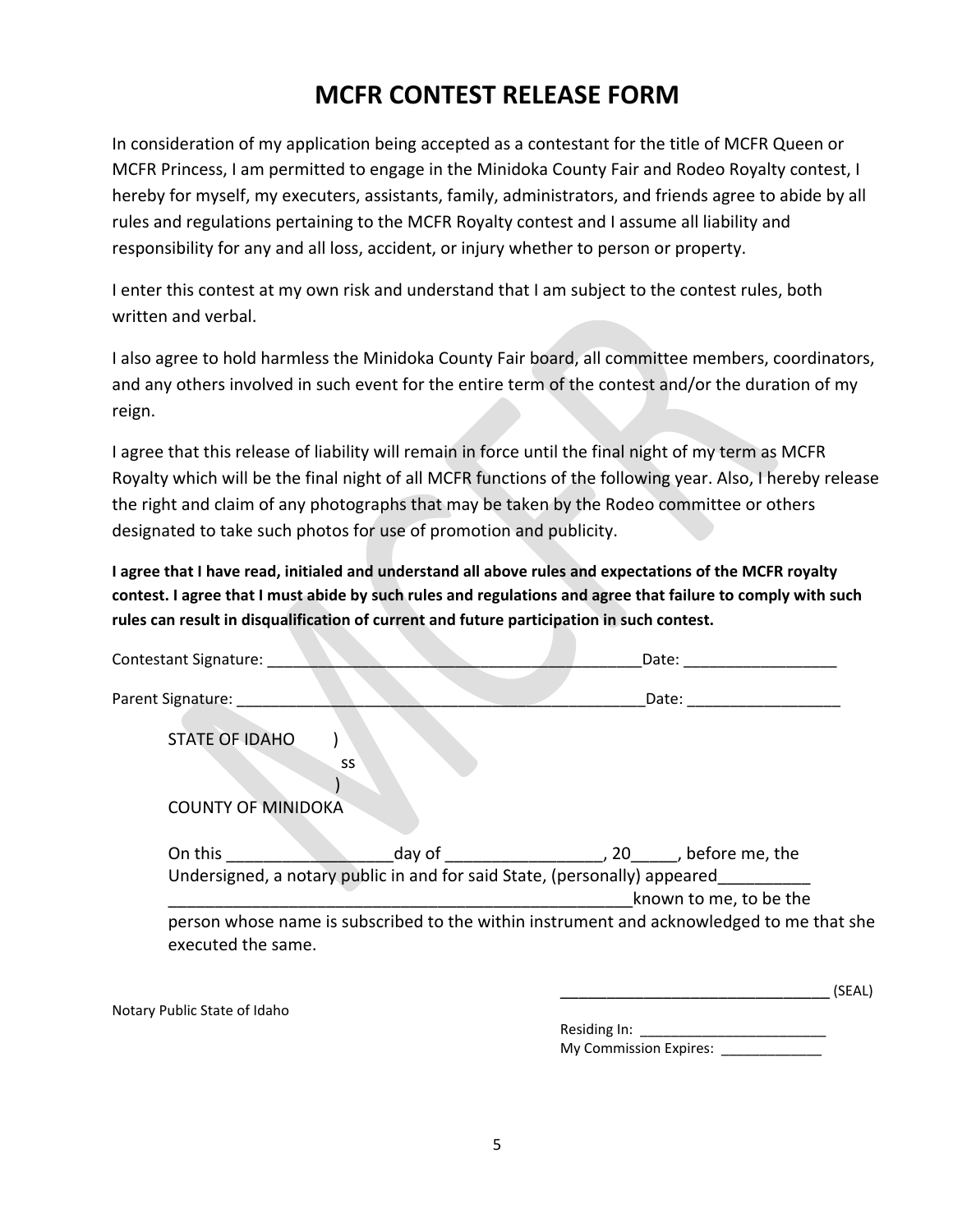- 1. Attire for horsemanship is western pants dark blue or black, white form-fitting western blouse with long sleeves and tucked in. No vests or jackets. Nicely shaped and clean hat. Belt and western boots required.
- 2. Queen or Princess Contestants will be required to participate in one horsemanship pattern. Queen Contestants are required to participate in an additional draw horse pattern. All horses used for competition must compete in a bridle. (No snaffle bits, o rings or D rings) **STALLIONS ARE NOT ALLOWED.**
- 3. All contestants will be required to saddle, bridle, and groom their own horses.
	- No parents, trainers or any other individuals will be allowed to assist, give pointers, warm up any horses, etc. once released to prepare for horsemanship.
	- Once the contestant is mounted no parents will be allowed to interact with contestants. Should a safety issue arise, a parent can ask the coordinator to handle concern or escort them to their child.
- 4. No contestant is allowed to leave the warm-up/bull pen area during the contest. No contestant is allowed to ride the racetrack during the contest:
- 5. Contestants will be required to participate in a pattern as assigned by the MCFR coordinators.
- 6. In the event, that there is a tie in the final overall score, such ties will be broken by the using highest horsemanship score. If horsemanship scores are a tie the highest speech and modeling score will be used.
- 7. Judges can perform horsemanship interviews upon completion of patterns at their discretion.
- 8. Contestant's hair must be pulled back and secured from significant bounce.
- 9. Tack inspections will be at the discretion of the judges.
- 10. Queens will be required to mount at the beginning of their patterns.
- 11. Queens will be required to ride a draw horse but will not have to mount for judges on draw horse. $\_\_$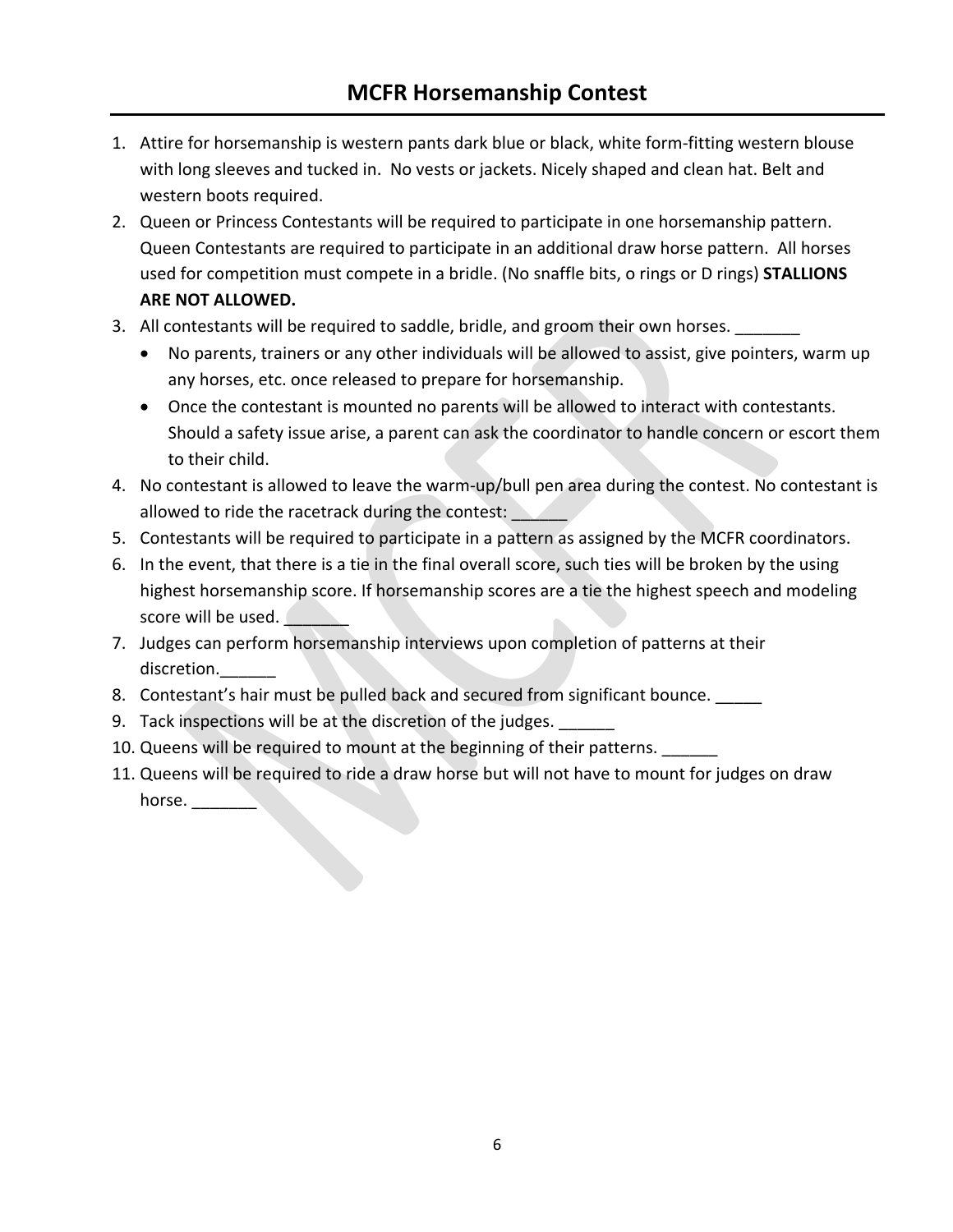- 1. All Queens and Princesses are required to be in western style dresses. This includes:
	- a. Western dress (ask a coordinator if you have any concerns) or Western skirt with blouse, vest, or jacket
	- b. Western belt is required
	- c. Western boots (no lace up)
	- d. Shaped and clean hat
- **2.** Speech topics will be as assigned by coordinators; all speeches will be as follows**:**  Queen (3-4 mins) Farm Fresh, Country Fun Princess (2-3 mins) Farm Fresh, Country Fun
- 3. Each contestant will be required to answer questions in the categories of rodeo knowledge, horsemanship, current events, and personality as a portion of their speech score.
- 4. All modeling patterns are at the coordinator's discretion.
- 5. Following speech and modeling each Queen and Princess contestants will participate in personal interviews with judges. Same attire as speech and modeling will be required.
- 6. Contestants will be judged on content and creativity, voice projection, enunciation, and grammar, use of microphone, eye contact, self-confidence, and stage appeal.
- 7. NO NOTECARDS OR PROPS WILL BE ALLOWED.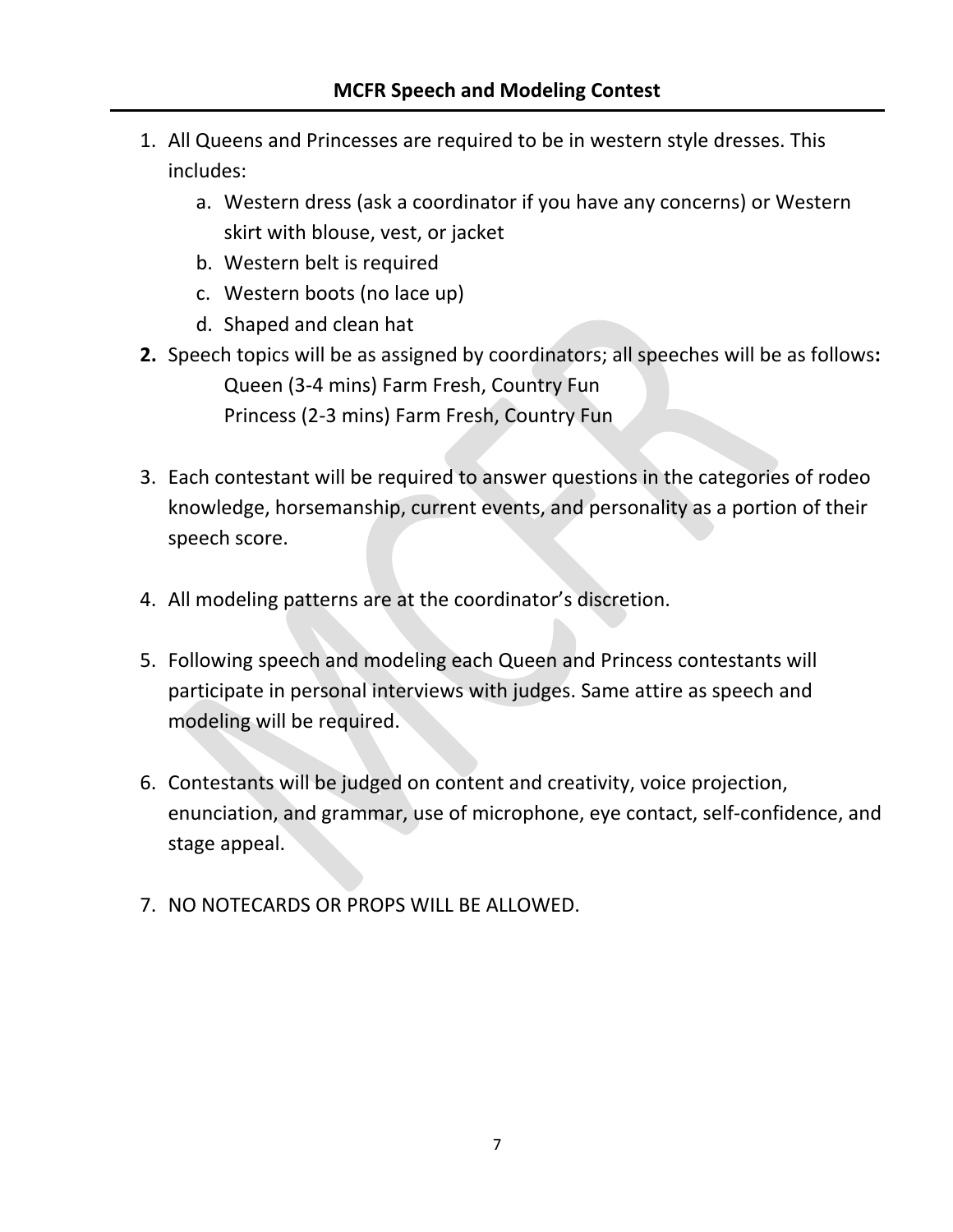### **Important MCFR dates to remember:**

MCFR packets and fees turned in at contestant and parent meeting July 13,2022 @ 6:00 pm at arena bleachers

| MCFR Horsemanship open arena - Minidoka Co. Arena (not required) July 13. 2022 after meeting |                              |  |  |  |
|----------------------------------------------------------------------------------------------|------------------------------|--|--|--|
| MCFR Speech and Modeling Practice- Grace Church (not required)                               | July 28, 2022 TBA            |  |  |  |
| MCFR Contest Speech and Modeling at Grace Church                                             | July 29, 2022@ 9:00am        |  |  |  |
| Horsemanship practice open after you are done at the church                                  | July 29, 2022, until 5:15 pm |  |  |  |
| MCFR Horsemanship contest at Minidoka Co. arena                                              | July 29, 2022 @ 6:00 pm      |  |  |  |
| Tiny Tot Horse Gymkhana - arena                                                              | <b>TBA</b>                   |  |  |  |
| Junior Rodeo - Princess crowned Thursday night                                               | Aug 4, 2022 @ 5:30 pm        |  |  |  |
| Open Rodeo - Queen crowned Friday night                                                      | Aug. 5, 2022 @ 5:30pm        |  |  |  |
| Open Rodeo - Grandma Queen crowned                                                           | Aug. 6, 2022                 |  |  |  |

\*\* Dates and times are subject to change. Additional appearances may be required at the discretion of the coordinators and/or fair board. However, we will attempt to keep this at a minimum.

For questions or information contact:

Suzette Ball 208-431-5573

Dixie Tate-Dennis 208-431-9910

Whitney Ozburn 208-308-4863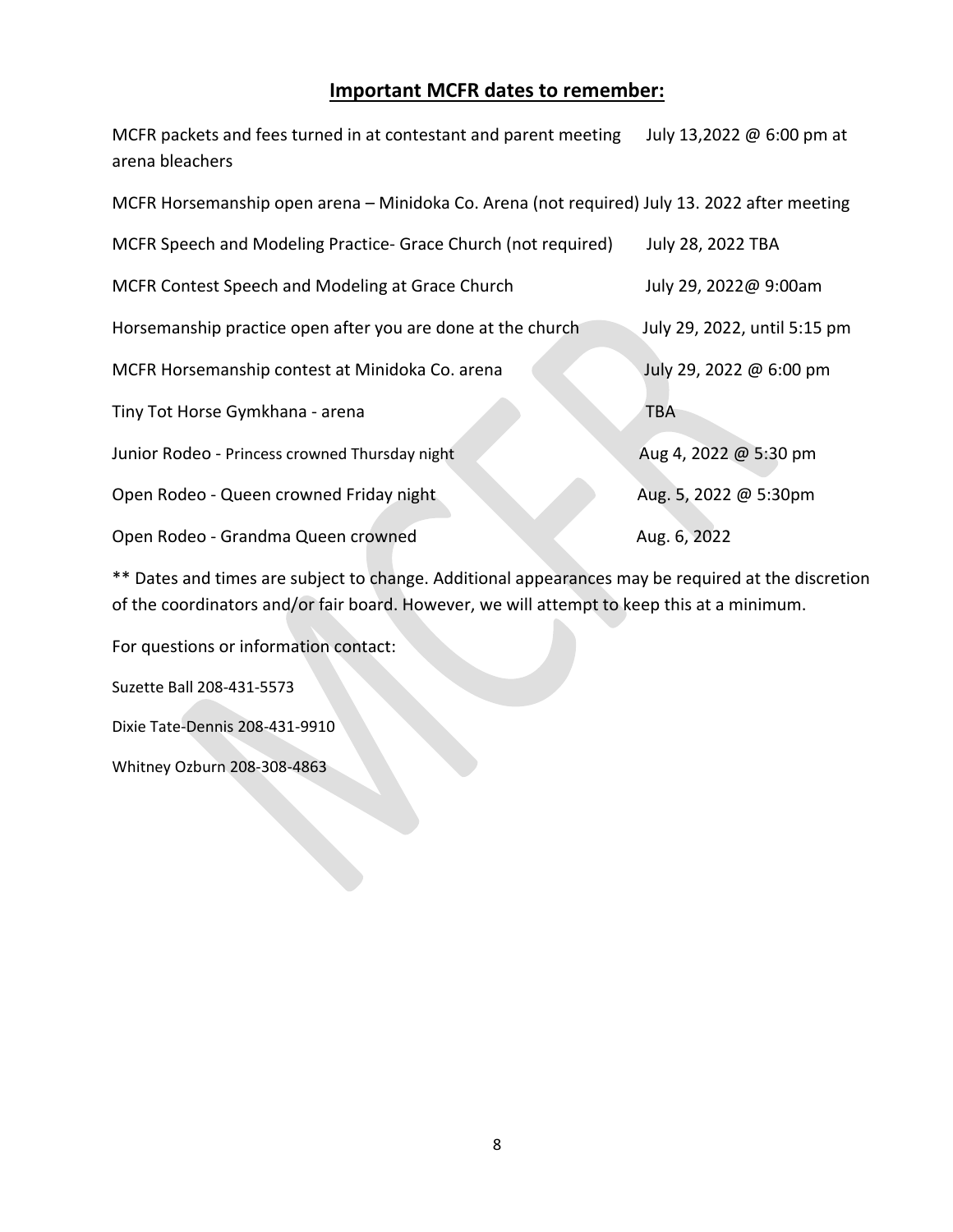# **Biography**

|                         | Title I am running for: Queen_____ Princess_____ |                                                                                  |  |
|-------------------------|--------------------------------------------------|----------------------------------------------------------------------------------|--|
|                         |                                                  | Age: ________________________Grade: _________________School: ___________________ |  |
|                         |                                                  |                                                                                  |  |
|                         |                                                  |                                                                                  |  |
| Activities: Activities: |                                                  |                                                                                  |  |
|                         |                                                  |                                                                                  |  |
|                         |                                                  |                                                                                  |  |
|                         |                                                  | Your Hero &why? New Your Hero &why?                                              |  |
|                         | Why do you want to be MCFR Royalty?              |                                                                                  |  |
|                         |                                                  |                                                                                  |  |
|                         | Any other words about you?                       |                                                                                  |  |
|                         |                                                  |                                                                                  |  |
|                         |                                                  |                                                                                  |  |
|                         |                                                  |                                                                                  |  |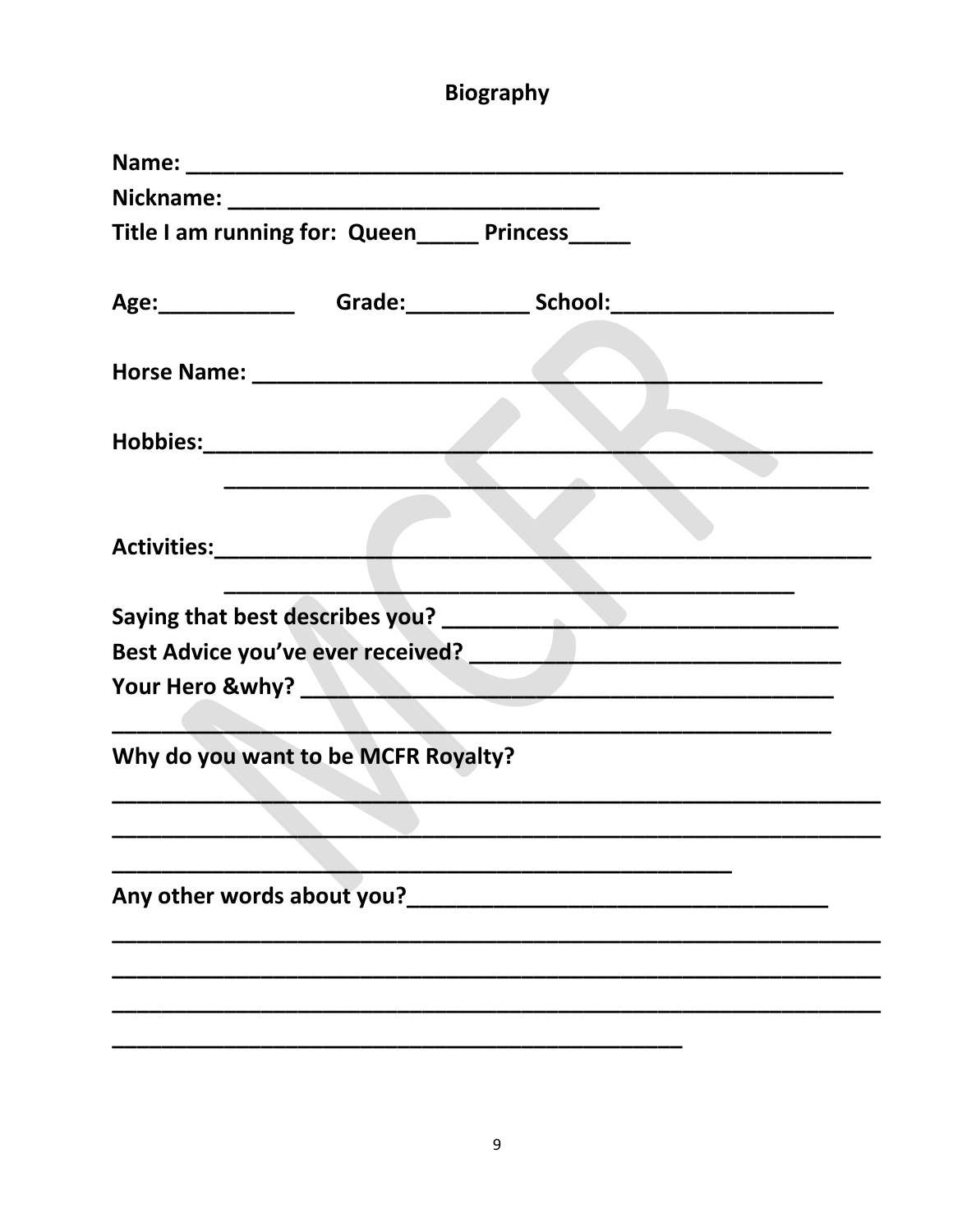### **MCFR RODEO ROYALTY CONTRACT**

As the Minidoka County Rodeo Royalty, you symbolize the strengths and abilities for the youth of our community that wish to promote the great sport of rodeo.

Royalty will be required to up-hold high moral standards: All royalty and contestants must be modest in all events attended and must conduct themselves in a professional manner, no drinking, no smoking, no vulgar language, and no tobacco. This also includes appearances in all public places as well as any activity on all social networks (Facebook, Twitter, Instagram, etc.). All royalty will be expected to act in a lady like manner at all times. This includes the presence of boyfriends, friends, etc. No one will be allowed to be on the back of contestant's horse at any time.

All reigning royalty shall be dressed appropriately at all times, i.e., western clothing (appropriate for the occasion) western hat, boots, belt, sash, and tiara. No revealing or mid-drift clothing or piercings other than ears at any time. Special permission may be obtained for other dress if the contestant is involved in other activities during the fair.

The Queen and Princess must keep in touch with each other on places they will be attending. The Queen also needs to coordinate all activities with the Queen Coordinators.

- All Minidoka County Royalty must help the coordinators with plans for the following year's contest.
- The Queen's crown is a traveling crown and must be passed on to the proceeding Queen. In the event any of the traveling items are lost or damaged, it will be the responsibility of the individual to pay for such item(s).
- The royalty shall attend all parades, rodeos, and functions as outlined by the royalty Coordinators, unless previously excused by the Coordinator's or Fair board.
- All royalty, contestants, parents, and other affiliates to royalty and/or contestants agree to act in a respectful and appropriate manner to all fellow royalty, contestants, parents. and committee members.

If I am chosen to represent the Minidoka County Fair & Rodeo for the year of 2022-2023, I agree to all the above rules and guidelines governing my reign. I also agree to abide by any other instruction or policy as directed by the MCFR Queen Coordinators and Fair Board.

| <b>SIGNED</b>                            | <b>DATE</b>                             |
|------------------------------------------|-----------------------------------------|
| <b>PARENT SIGNATURE (if under 18):</b>   |                                         |
| <b>Contestant Name</b><br><b>Address</b> |                                         |
| <b>Phone or Cell</b>                     | <b>Parent or Guardian</b><br>Contestant |
| Email                                    |                                         |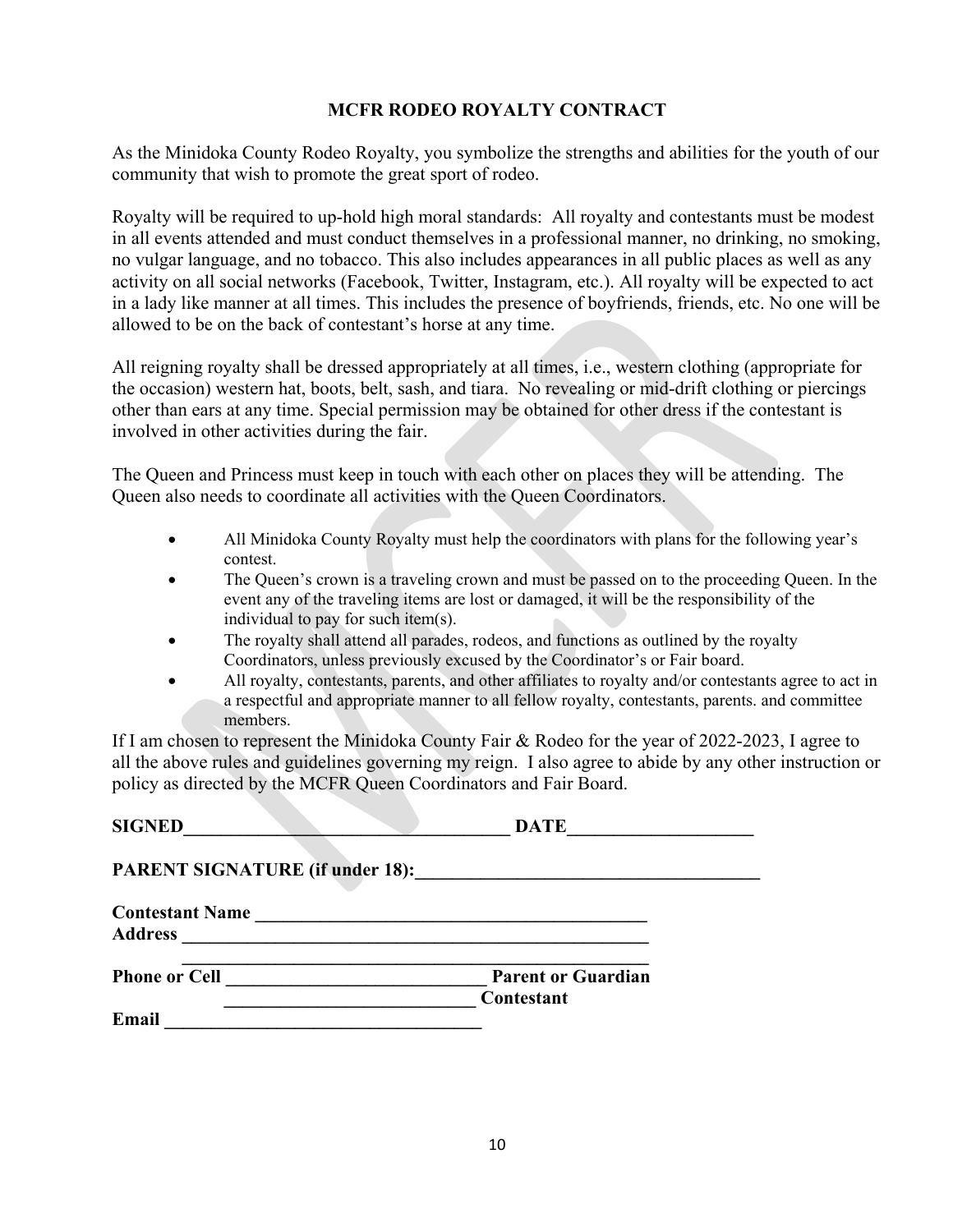### **Queen Application**

| Name:<br>Date:                                                                                     |  |
|----------------------------------------------------------------------------------------------------|--|
| Previous titles held (Include coordinator contact information, attach separate sheet if needed):   |  |
| How do you plan to promote the MCFR as a Queen?                                                    |  |
|                                                                                                    |  |
| If selected as MCFR Queen are you interested in running for (check one or both):                   |  |
| Miss Rodeo Idaho $\Box$<br><b>Miss Rodeo USA</b><br>$\Box$                                         |  |
| What is your idea of a good Queen?                                                                 |  |
|                                                                                                    |  |
| Do you have a criminal history? Yes $\Box$ No $\Box$ If yes explain:                               |  |
| What are your best qualities and what would you like the fair board to most consider about<br>you? |  |
|                                                                                                    |  |
| List 3 references that are not related to you (past coordinators, employers, etc.)                 |  |
|                                                                                                    |  |